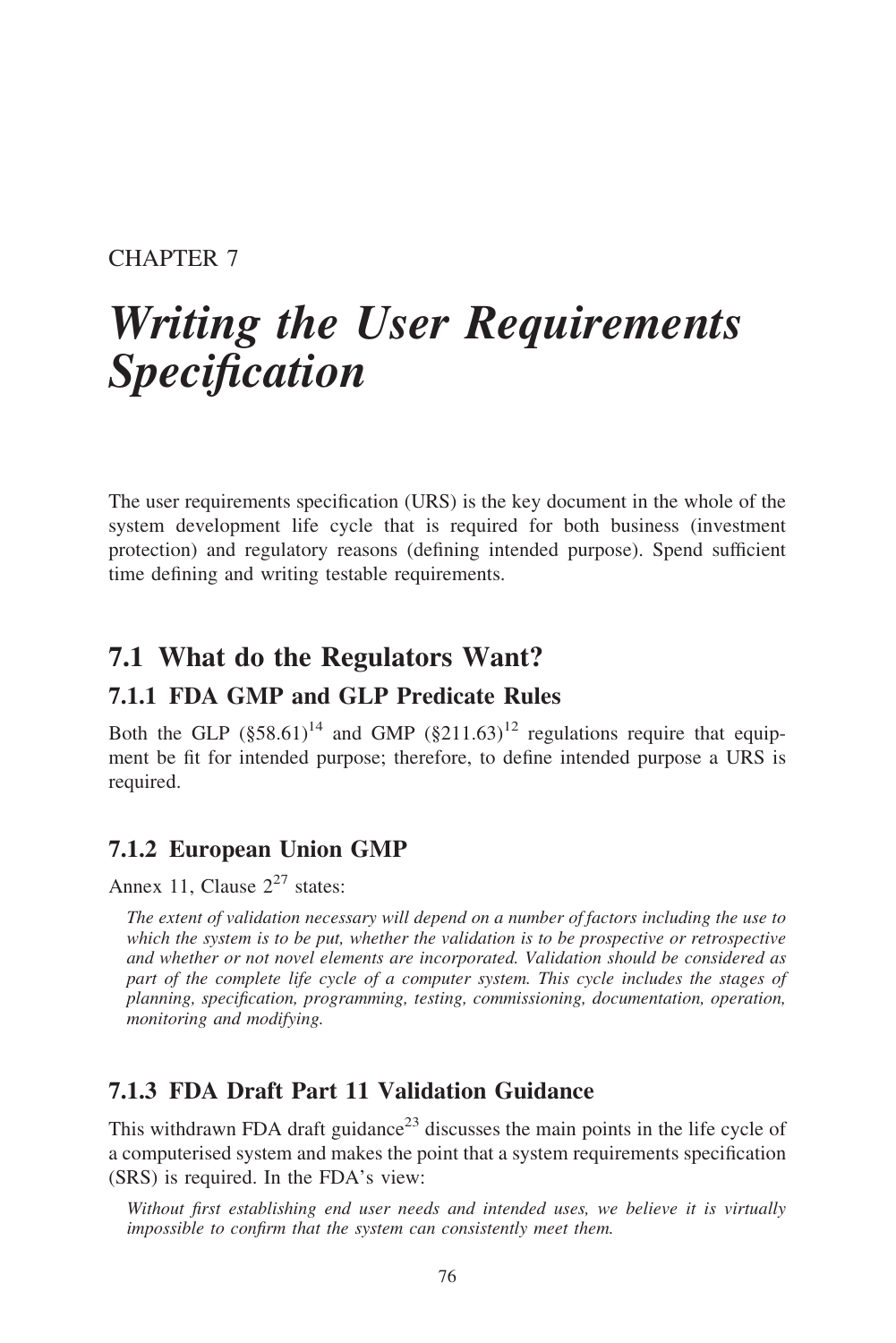Put in its bluntest form: without a requirements specification you cannot validate your CDS.

Once you have established the end user's needs and intended uses, you should obtain evidence that the computer system implements those needs correctly and that they are traceable to system design requirements and specifications. It is important that your end user requirements specifications take into account:

- . Predicate rules,
- . Part 11, and
- . Other needs unique to your system that relate to ensuring record authenticity, integrity, signer non-repudiation, and, when appropriate, confidentiality.

Just in case, you think that a CDS is just commercial system and you can get away with doing little or nothing, you are wrong:

Commercial software used in electronic recordkeeping systems subject to part 11 needs to be validated, just as programs written by end users need to be validated. We do not consider commercial marketing alone to be sufficient proof of a program's performance suitability.

The end user is responsible for a program's suitability as used in the regulatory environment.

However, the end user's validation approach for off-the-shelf software is somewhat different from what the developer does because the source code and development documentation are not usually available to the end user.

#### 7.1.4 PIC/S Guide

Section  $9.2^{31}$ 

When properly documented, the URS should be complete, realistic, definitive and testable. Establishment and agreement to the requirements for the software is of paramount importance. Requirements also need to define non-software (e.g. SOPs) and hardware.

#### 7.1.5 General Principles of Software Validation

Section  $5.2.2^{29}$ 

The software requirements specification document should contain a written definition of the software functions. It is not possible to validate software without predetermined and documented software requirements.

#### 7.1.6 Regulatory Summary

A URS is essential for the validation of any CDS operating in a regulated environment. Requirements must be testable, traceable and some requirements may indicate that a procedure needs to be written.

# 7.2 Business Rationale for Writing a URS

How much money does your organisation waste on buying computer systems that do not work or do not meet their initial expectations? The number of CDS systems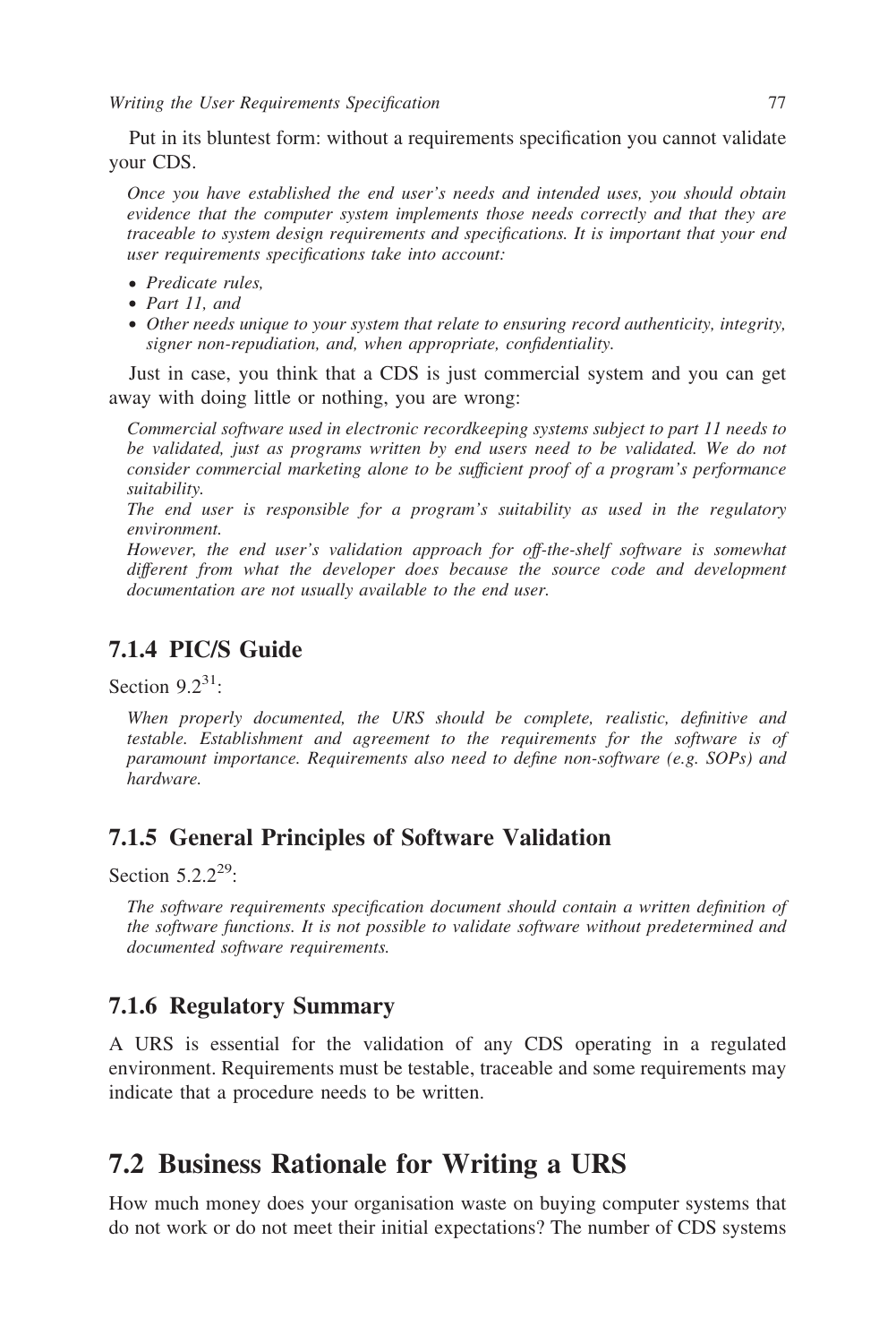that have no or inadequate user requirements typically outnumber the systems that have adequate specifications. A well-written URS provides several specific benefits, as it:

- . Serves as a reference against which off-the-shelf commercial products are selected, evaluated in detail, and any enhancements are defined. You are less likely to be seduced by technology or buy a poor system using this approach.
- . Reduces the total system effort and costs, since careful review of the document should reveal omissions, misunderstandings and/or inconsistencies in the specification and this means that they can be corrected easily before you purchase the system.
- . Provides the input to user acceptance test specifications and/or qualification of the system.

A URS defines clearly and precisely, what the customer (i.e. you) wants the system to do, and should be understood by both the customer and the instrument vendor. The URS is a living document, and must be kept updated, via a change control procedure, throughout the computer system life cycle. After purchase, if and when you upgrade the software, the URS is also updated to reflect the changes and new functions in the latest version.

A URS defines the functions to be carried out, the data on which the system will operate, and the operating environment. Ideally, the emphasis is on the required functions and not the method of implementation as this focuses on the ''what'' rather than the ''how''.

If you are selecting a new CDS, then the main purpose of a URS from a business rationale is to select a system based on your laboratory's defined requirements. This avoids the user community from being seduced by technology as the system selection is based on documented requirements and what the users actually want. Furthermore, it allows the selection to be based on objective requirements that will allow you to cut through the marketing literature and focus on your specific requirements. As the URS defines what the system can do, it provides a platform to assess if any system can provide the required functionality.

# 7.3 Contents of a Chromatography Data System URS

#### 7.3.1 When to Write the URS

The URS is usually the first document to be written in the life cycle validation of a CDS. The rationale for this approach is that some of the requirements specified might impact the validation strategy for the system such as a phased roll-out and this will need to be written into the validation plan.

## 7.3.2 Link the URS to a Specific Software Version

The URS for a CDS, or indeed any computer system, is a living document and must be linked to the specific version of the application software that is being validated;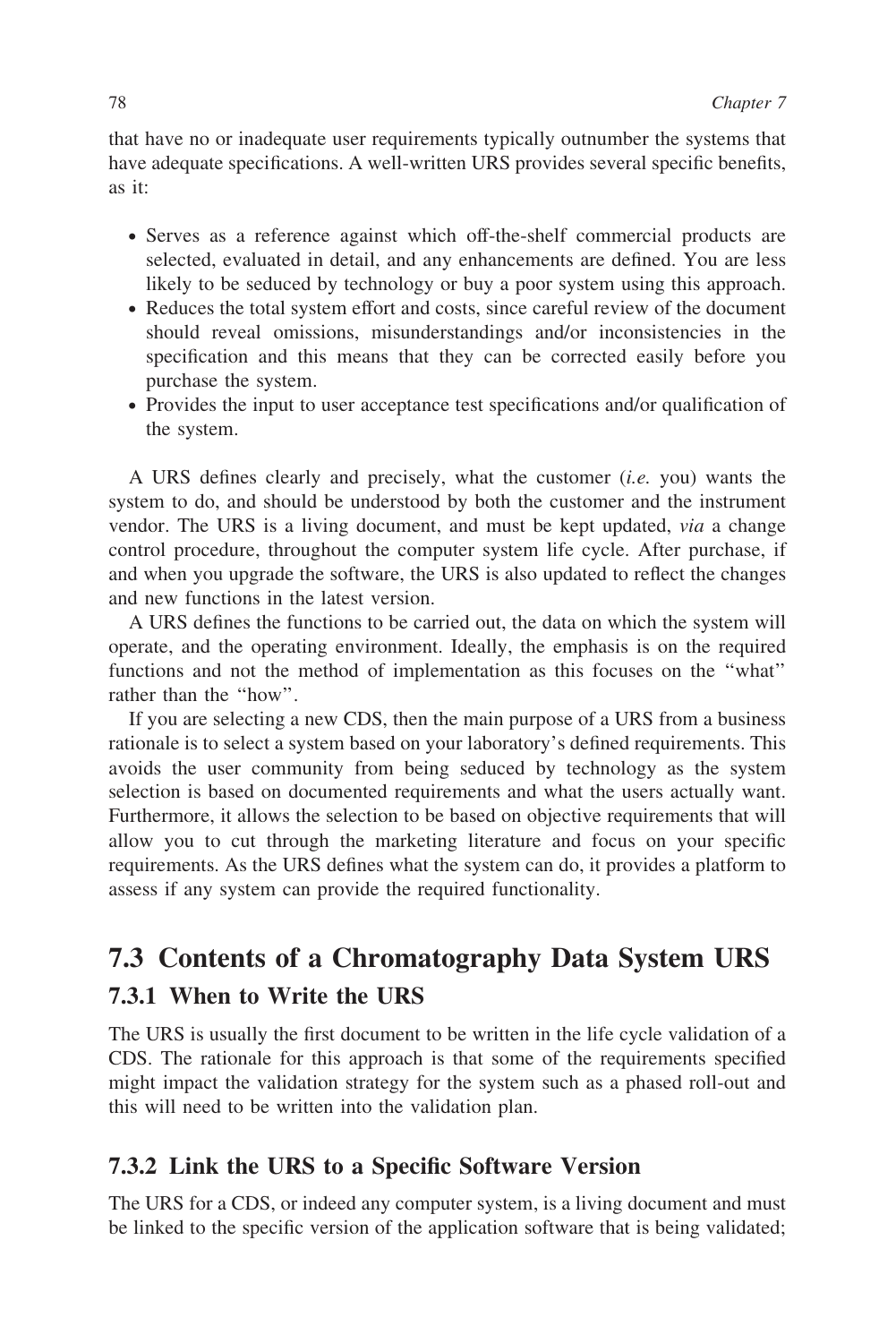for example, ChromSystem version 4.1. If the system is being updated to a new version, the URS must be reviewed and revised to be applicable to the new version of the software (e.g. ChromSystem version 5.2). Therefore, ensure that the version number of the CDS application software is written in the title and introduction of the document as a minimum.

#### 7.3.3 Sections of the URS

From the V model shown in Figure 12 you can see that the user requirements are related to the tests carried out in the qualification phase (typically either the OQ or the PQ). Therefore, it is important to define the requirements for the basic functions of the CDS, the adequate size, 21 CFR 11 requirements and consistent intended performance in the URS that will be tested before the system goes live.

The main elements in a URS are:

- . Corporate requirements for hardware, workstations and operating systems, e.g. terminal emulation such as Citrix.
- . Overall system requirements such as number of users, locations where the system will be used and the instruments connected to the system.
- . Compliance requirements from the predicate rule and 21 CFR 11 such as: Open or closed system definition Security and access configuration of the software application including user types Data integrity Time and date stamp requirements

Electronic signature requirements

- . Defined data system functions, which should be based on the CDS workflow outlined as in Figure 5 is the best framework for writing a URS. Therefore, if you have mapped the process (Chapter 6), this makes an ideal reference and prompt for formulating the requirements as they can be defined against each activity in the process. In addition, include requirements for system capacity such as maximum number of samples to be run, custom calculations and reports for the initial implementation and roll-out, etc.
- . IT Support requirements. These include backup and recovery, off-line archive and restore.
- . Interface requirements. For example, will the CDS be a standalone system or will it interface with a LIMS and if so how?

Table 4 presents a suggested list of the main sections of a URS for a CDS. This is a robust approach based on a number of validations of systems in many organisations. For a large client–server or terminal server CDS system there can be up to 500– 600 requirements depending on the nature of the work that the system automated.

This idea of documenting what we want in sufficient detail sounds great, but it means more work, does not it? Yes, this is true but consider the overall benefits to you and the laboratory. The more time you spend in the specification and design phase getting your ideas and concepts right the quicker the rest of the life cycle will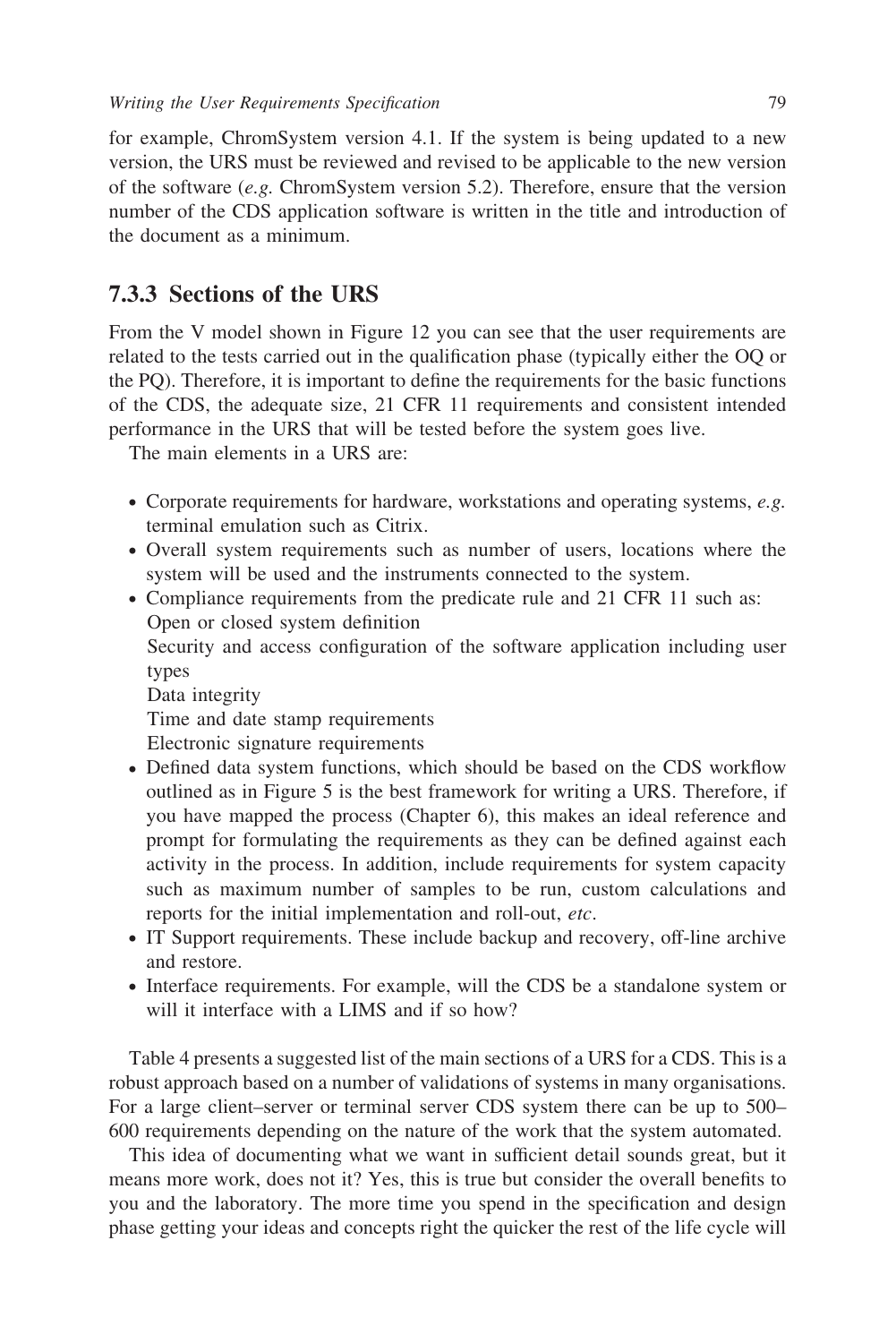| <b>Section</b>      | Contents                                                                                                                                                                                                                                        |
|---------------------|-------------------------------------------------------------------------------------------------------------------------------------------------------------------------------------------------------------------------------------------------|
| Introduction        | Purpose and scope of the document                                                                                                                                                                                                               |
|                     | Referenced documents                                                                                                                                                                                                                            |
| IT requirements     | Hardware specification for workstations and servers                                                                                                                                                                                             |
|                     | Operating system and database specification, e.g. Oracle 9i and<br>version number                                                                                                                                                               |
| System requirements | Outline system capacity defined, e.g. number of users,<br>chromatographs to be interfaced                                                                                                                                                       |
| Compliance needs    | Open or closed system definition for the CDS                                                                                                                                                                                                    |
|                     | Predicate rule and 21 CFR 11 requirements for e-records                                                                                                                                                                                         |
|                     | Predicate rule and 21 CFR 11 requirements for e-signatures<br>if used                                                                                                                                                                           |
| CDS functions       | Operation of the system in the laboratory from set-up, instrument<br>control, data acquisition, integration and review of the data, SST<br>calculations and acceptance criteria, calibration models used,<br>results calculations and reporting |
| Support needs       | Backup and recovery of the system                                                                                                                                                                                                               |
|                     | Housekeeping                                                                                                                                                                                                                                    |
|                     | User account management                                                                                                                                                                                                                         |
| <b>Interfaces</b>   | Is the CDS standalone or interfaced with a LIMS: if the latter then<br>what, how and when data are transferred between the two<br>systems                                                                                                       |
| Data migration      | Migration requirements from existing version to new version of<br>same software                                                                                                                                                                 |
|                     | Migration from old to new application with old system retirement                                                                                                                                                                                |
| Appendices          | Glossary                                                                                                                                                                                                                                        |
|                     | Terms and definitions                                                                                                                                                                                                                           |

Table 4 Suggested contents of a user requirements specification for a CDS

go, as you know what you want. You will get a CDS that meets your requirements more fully and rather than find out when the system goes live that it cannot perform certain functions.

#### 7.3.4 General Guidance for Writing the Requirements

The following guidelines should be followed during the production of the specification:

- . Each requirement statement should be uniquely referenced and no longer than 250 words.
- . The URS should be consistent and requirement statements should not be duplicated or contradicted.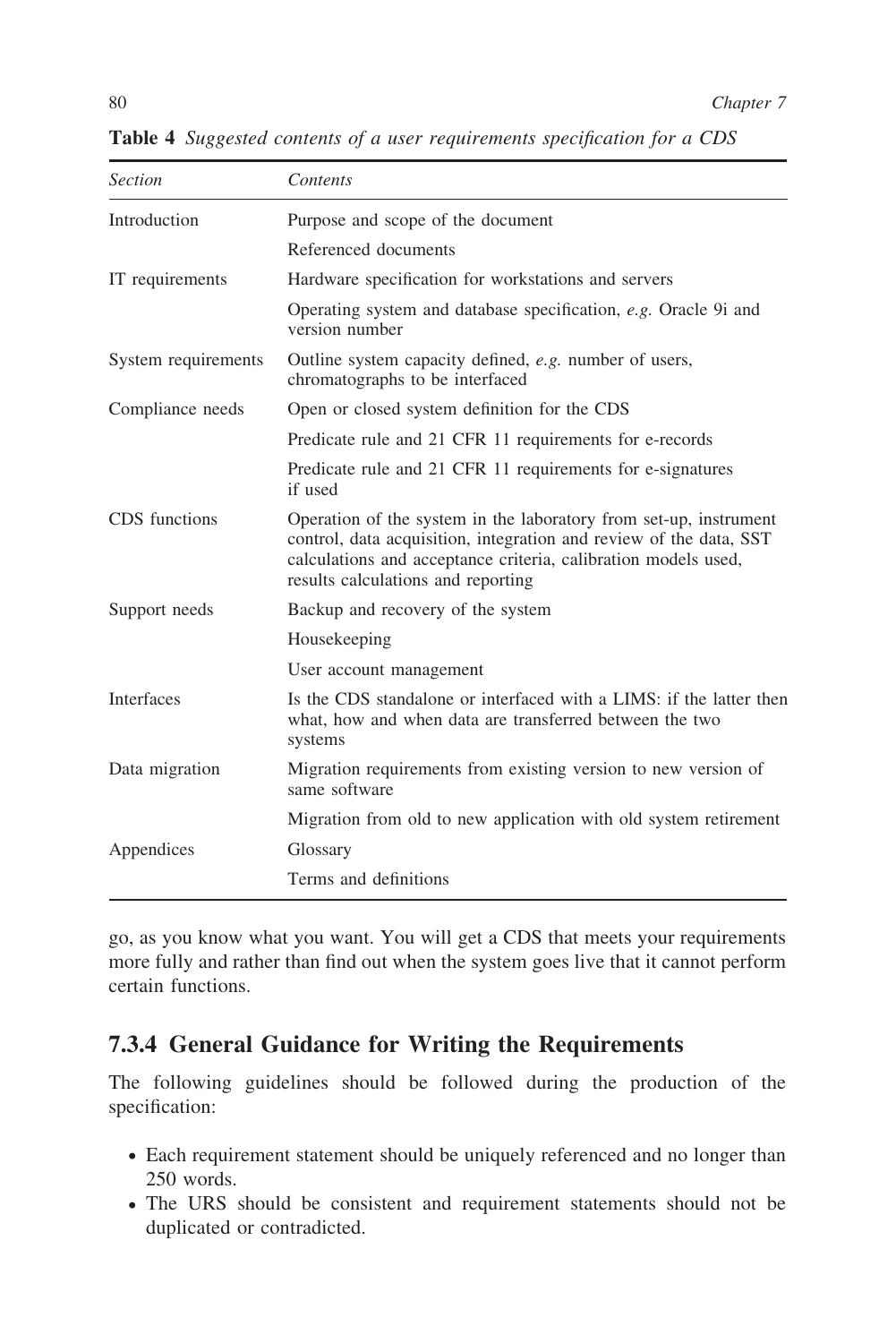- . Specify requirements and not design solutions. The focus should be on what is required, but not how it is to be achieved.
- . Each requirement should be testable. This allows the tests to be designed as soon as the URS is finalised.
- . Both the customer and the vendor must understand the document. Therefore, jargon should be avoided wherever possible and key words are defined in a specific section in the document.
- . Requirements should be prioritised as mandatory or desirable.
- . The URS should be modifiable but changes should be under a formal control procedure.

A URS is correct if every stated requirement has only one interpretation and is met by the system. Unfortunately, this is very rare.

# 7.3.5 URS Issues to Consider

When defining your requirements some or all of the following will need to be included in the URS depending on your ways of working and the chromatography instrumentation that you will connect to the CDS:

- . Data capture rates for all chromatographic techniques connected to the CDS will need to be specified. For example, conventional chromatography with a run time in the order of 20 min requires a data capture rate of 1 Hz. However, for capillary GC 10–20 Hz is more appropriate and for CE a higher rate still may be required depending on the overall migration time, analyte peak shape and width.
- . Specify the calibration models that you will or intended to use. There are many different types of calibration model available in a CDS, however you only need to validate those models you actually propose to use; these need to be documented in the URS and all other calibration models are excluded from the validation. There is a downside in this approach, if a new calibration method is used that has not been validated then there is a regulatory risk and any new calibration method needs to be validated after an approved change control request. However, this can be managed via the change control process that is described in Chapter 20.
- . Depending on your data system, several chromatographs may be linked into a collection workstation or an A/D unit. Here, consider if crosstalk (the interference from one channel to another) could be an issue if the A/D chip is multiplexed across two or more channels. Alternatively, consider if the total sampling capacity of the data collection and buffering unit or server is adequate for the proposed systems.
- . Has the maximum number of injections for an analytical run been defined? This is a critical component, if 100 vials are routinely injected in a run, the system cannot be tested with a run of only ten samples as a user has not demonstrated adequate size or adequate capacity. The specification must match the use of the system including replicate injections.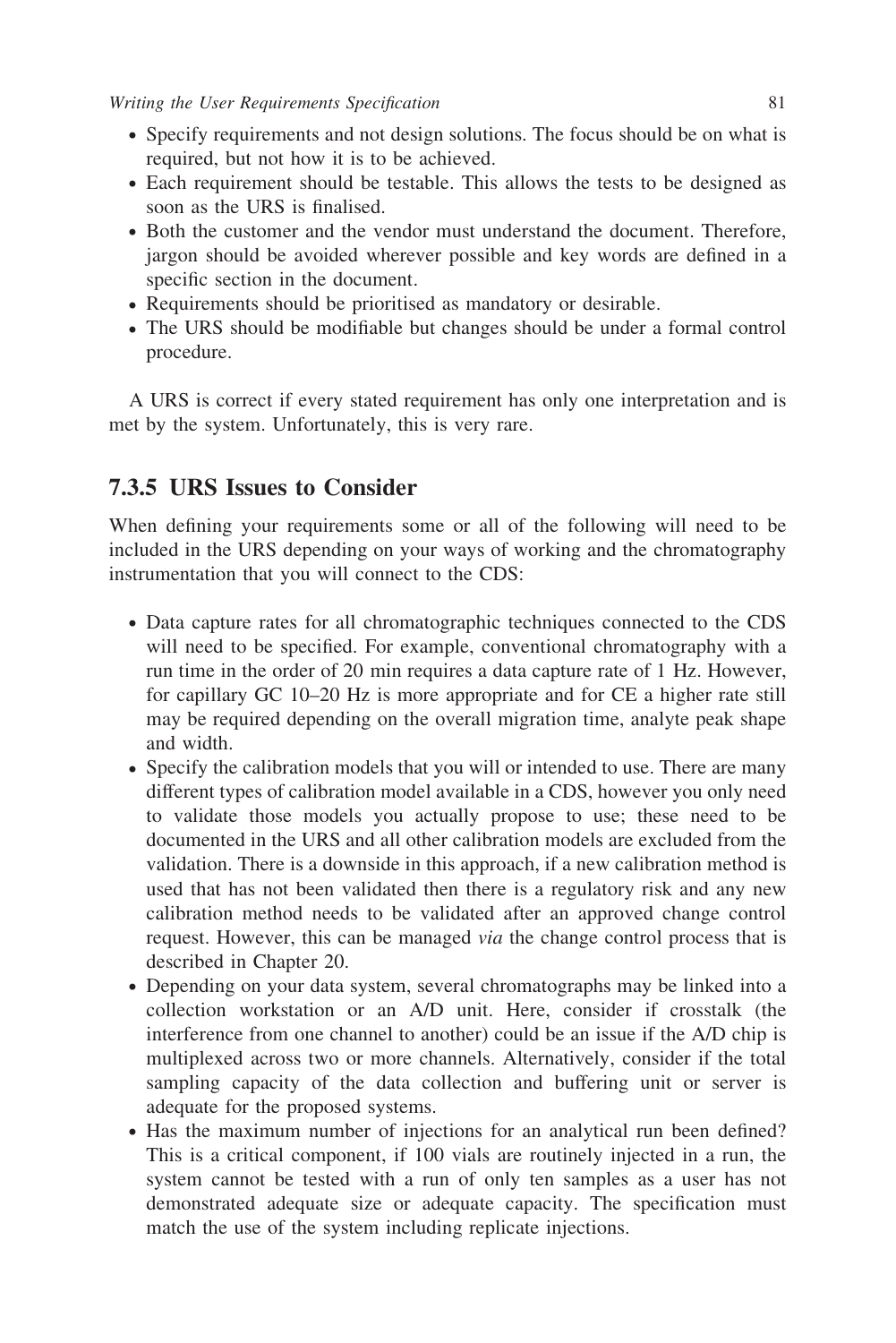- . Some data systems will be configured to collect data from diode array detectors (DAD). If this is required, especially to analyse product, then the data collection and analysis will need to be checked as part of the adequate size as some data files can be in the Mb range. The file delete option should not be enabled to protect the electronic records generated.
- . Virtually all client–server CDS systems will have a buffering capacity within their A/D or data collection units. Therefore, part of the adequate size requirements must be the ability to capture and buffer data if the network is unavailable, followed by the successful transfer of data to the server when the network connection is re-established.
- . How many users will there be on the system at the same time and will the system still perform its functions reliably? This number may be lower than the number of concurrent users that you have a licence for but this is a major requirement to define in the URS and test during the PQ. If the system becomes unreliable or unstable as the number of users increases then the system owner cannot state that the system has adequate size or can perform as intended.

These are some of the considerations for each installation of a CDS. Once installed in a laboratory environment and on the organisation's network it becomes unique. The number of users, network components, server components, operating systems, software patches and laboratory configuration make it so, therefore you need to demonstrate that it works under your operating environment.

## 7.3.6 Making the Requirements Traceable

Although not mentioned specifically in the regulations but stressed in the various guidance documents, 1 traceability of system requirements to the testing phase is important for any system including a CDS. Therefore, the way that system requirements are presented and managed is important. It is all very well the regulations stating that a user must define their requirements in a URS, what does this mean in practice? Table 5 illustrates one way that capacity requirements can be documented; each requirement. Note that each requirement is:

- . Uniquely numbered
- . Written so that it can be tested, if required, in the PQ.
- Prioritised as either mandatory  $(M =$  essential for system performance) or desirable ( $D$  = nice to have and the system could be used without it). This prioritisation can be used in risk analysis of the functions and also for tracing the requirements through the rest of the life cycle as will be discussed in Chapter 12.

Remember that the URS functions are related to the tests carried out in the qualification phase of the life cycle. Therefore, if you have not specified the requirements in this document; how can you test them?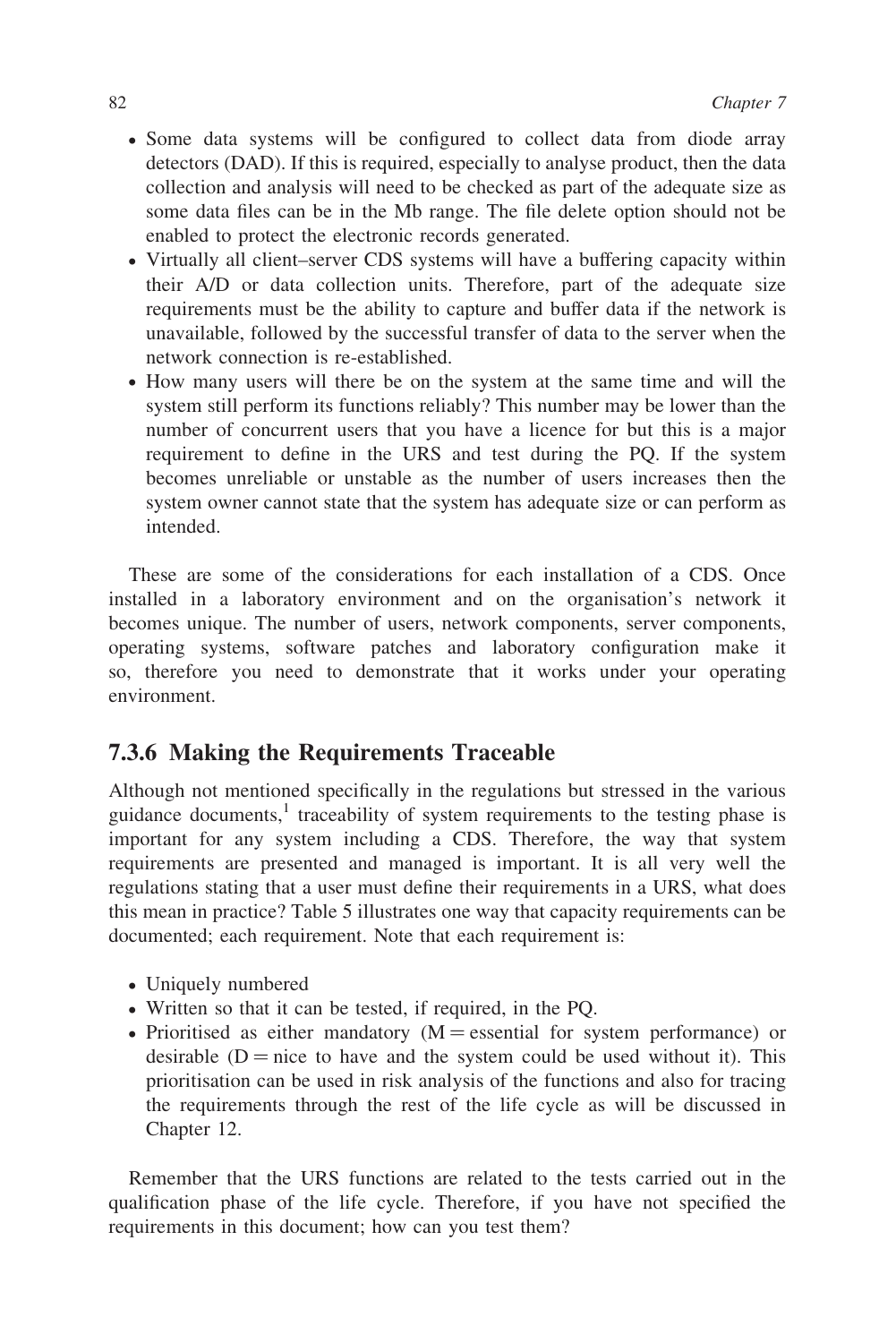| Req. No. | Data system feature specification                                                                                                                                                                                                                                                                                             | Priority M/D |
|----------|-------------------------------------------------------------------------------------------------------------------------------------------------------------------------------------------------------------------------------------------------------------------------------------------------------------------------------|--------------|
| 3.3.01   | The CDS has the capacity to support 10 concurrent users<br>from an expected user base of 40 users                                                                                                                                                                                                                             | M            |
| 3.3.02   | The CDS has the capacity to support concurrently 10 data<br>A/D data acquisition channels from an expected 25 total<br>number of channels                                                                                                                                                                                     | M            |
| 3.3.03   | The CDS has the capacity to support concurrently 10 digital<br>data acquisition channels from an expected 25 total number<br>of channels                                                                                                                                                                                      | D            |
| 3.3.04   | The CDS has the capacity to control concurrently 10<br>instruments from an expected 20 total number of<br>connected instruments                                                                                                                                                                                               | M            |
| 3.3.05   | The CDS has the capacity to simultaneously support all<br>concurrent users, data acquisition and instrument connects<br>whilst performing all operations such as data reprocessing<br>and reporting without loss of performance (maximum<br>response time is $<$ 10 s from sending the request) under<br>peak load conditions | M            |
| 3.3.06   | The CDS has the capacity to hold 70 GB of live data on<br>the system                                                                                                                                                                                                                                                          | D            |

Table 5 How system requirements for CDS capacity can be documented

The key point for traceability is that requirements are individually numbered. Requirements traceability will be discussed further in Chapters 12, 14, and 18.

#### 7.3.7 Reviewing the URS

Ideally, an independent group of users (persons not involved in writing the document) should evaluate the URS and challenge each requirement including any interfacing requirements for chromatographs or any other computer applications. If any missing requirements or inconsistencies can be found at this stage they are usually easy and inexpensive to correct. Therefore, the extra work in ensuring that the URS is correct are time and resources well spent. Problems that can be rectified at this stage are far cheaper to solve than those identified later in the life cycle. When the URS is complete, the outline selection tests can be generated that can be used to select a potential system and reused later in the life cycle during the PQ testing.

# 7.4 Writing Testable Requirements

The key to a well-written URS for a CDS, or any other computerised system, is testable requirements. However, a major problem is that many CDS users do not have an idea of how to write a user requirement and hence the quality of the overall validation effort falls at the first fence. In this section, we will look at the ways to write testable requirements.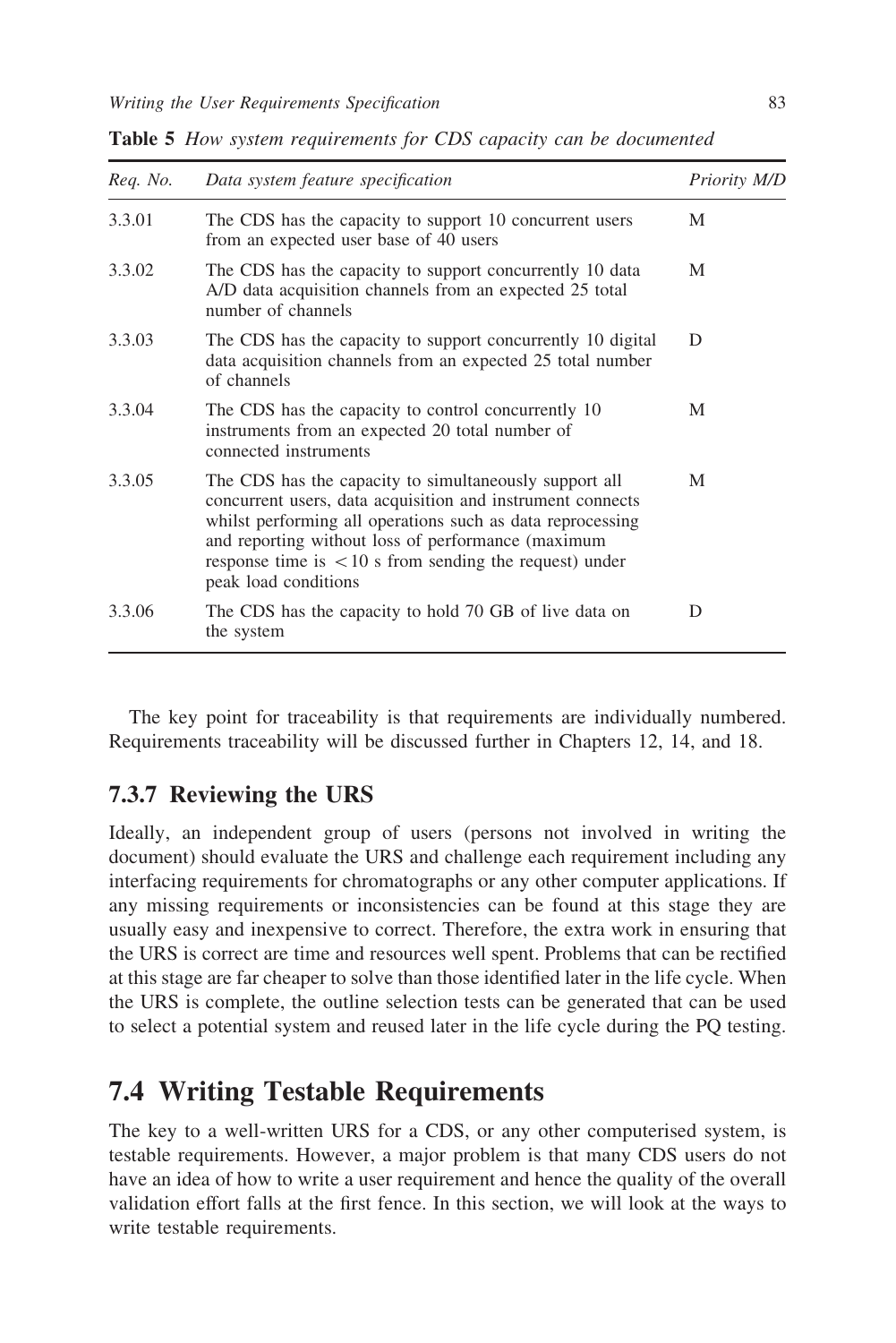#### 7.4.1 How not to do it

To illustrate some of the problems of writing testable user requirements, here are two examples of how not to write requirements for a CDS. Note that both requirements are uniquely numbered which is good.

Performance Issue 6.1.8.1: Operating at *normal* PC response times with no *undue* delay in response at *low* computer utilisation.

In requirement 6.1.8.1 there is the use of wording that makes the requirement untestable. The words normal, undue and low render the requirement useless and incapable of being tested (e.g. weasel words).

Reporting 6.2.4.1: Report production at a rate of at least a page every 10 s at modest network and server utilisation.

Requirement 6.2.4.1 is marginally better as ''report production at a rate of at least one page every 10 s'' is testable and specific. However, the requirement then snatches defeat from the jaws of victory with the phrase ''at modest network speed'' which renders it untestable as "modest" cannot be defined. Therefore, we need to have a better approach to writing user requirements.

#### 7.4.2 Writing Well-Formed and Testable Requirements

The recommended guide for writing software requirements is IEEE Standard 1233, entitled "A Guide to Writing Software Requirements",<sup>50</sup> which states that a welldefined requirement must have the following attributes:

- . Capability. Capabilities are the fundamental requirements of the system and represent the features or functions of the system needed or desired by the user. A capability should usually be stated in such a way that it describes what the system should do and in a way that is solution independent.
- . Condition. Conditions are measurable quantitative attributes and characteristics that are stipulated for any capability. A condition further qualifies what is required from a capability and allows the capability to be designed, evaluated or tested. This is the critical element that is usually missing from a requirement.
- . Constraint. Constraints are requirements that are imposed on the solution by circumstance, force or compulsion, e.g. regulatory or corporate standards. Constraints absolutely limit the options open to the laboratory of a solution by imposing non-negotiable boundaries and limits. Examples of constraints can include interfaces to already existing systems where an interface cannot be changed, the need to change passwords regularly and the use of a specific operating system or database to meet corporate standards. Constraints can be written either as standalone requirements themselves (e.g. the database will be Oracle) or as constraints upon individual capabilities (as shown in the password example below).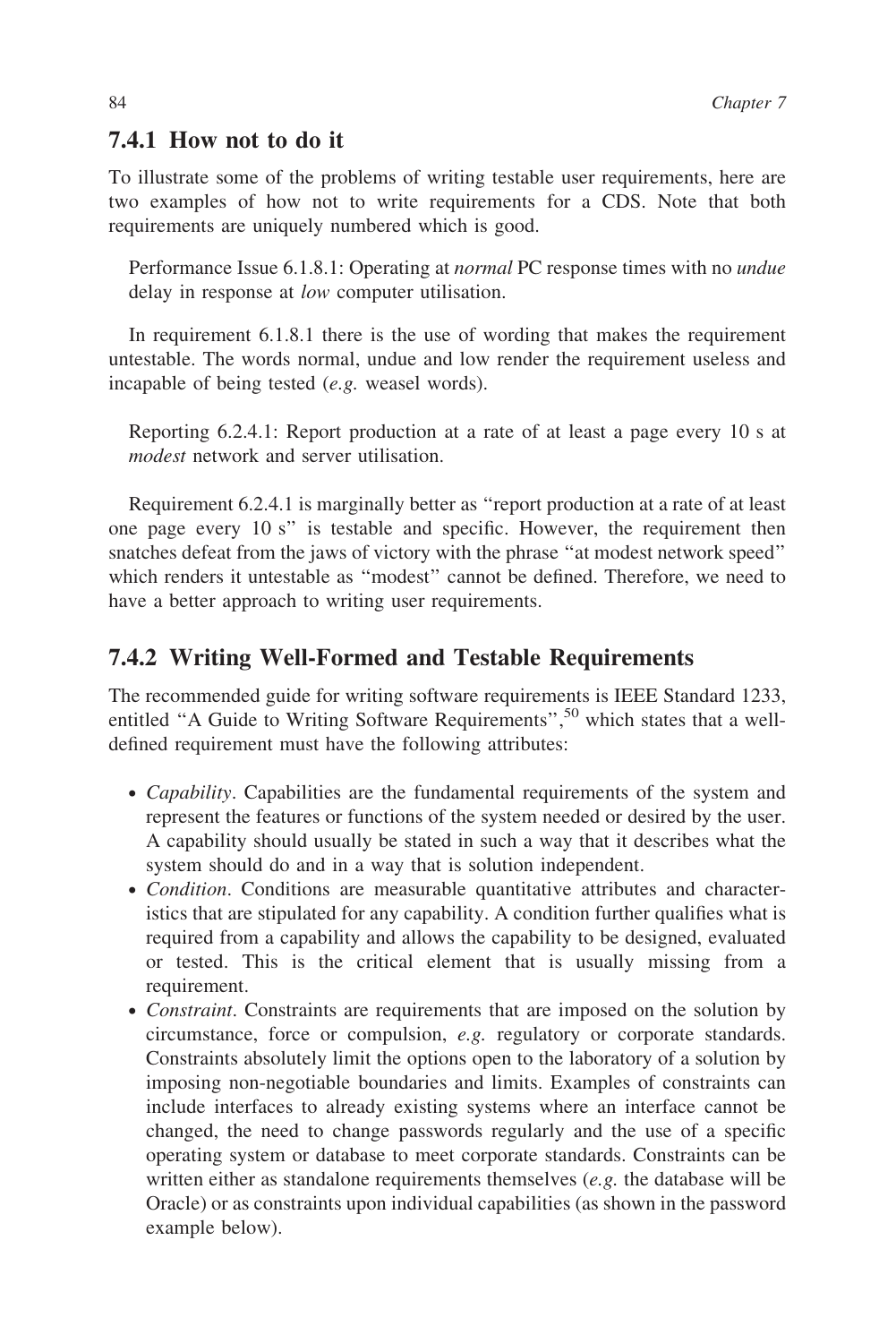

Figure 27 Writing well-formed requirements (taken from IEEE Standard 1233)

To illustrate the process of how to write well-formed requirements, see Figure 27. Therefore, an example of a well-formed requirement for a CDS is the need for a password that can be used to access the system as well as be part of the component of an electronic signature. The three elements needed are shown below:

- *Capability*: the system will have alphanumeric passwords
- . Condition: the length of which will be a minimum of six characters
- *Constraint*: and these will be changed automatically every 90 days (to meet regulatory requirements and corporate IT policy)

## 7.4.3 Key Criteria for User Requirements

A well-formed requirement<sup>50</sup> is a statement of system functionality that:

- . Can be tested
- . Must be met or possessed by a system to solve a user problem or to achieve a user objective
- . Qualified by measurable conditions
- . Bounded by constraints

Therefore, armed with this knowledge and a little practice your ability to write better requirements should improve.

# 7.5 Documenting System Configuration and Customisation

If you are purchasing a new system there will be not be the information available to include in the URS some of the configuration aspects of the CDS. However, if